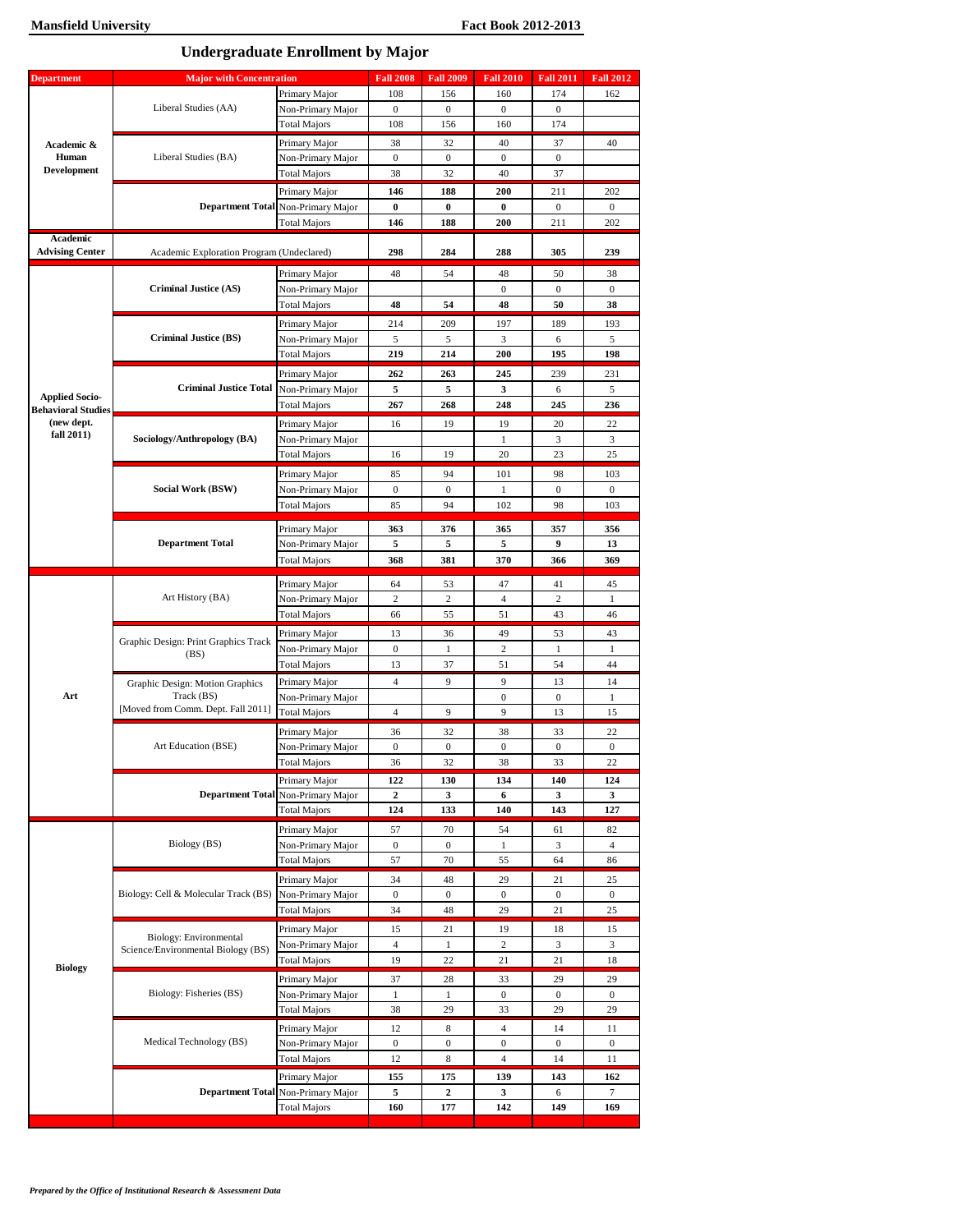|                                           |                                               | Primary Major                                                                                                                                                                                                                                                                                                                                                                                                                                                                                                                                                                                                                                                                                                                                                                                                                                                                                                                                                                                                                                                                                                                                                                                                                                                                                                                                                                                                                                                                                                                                                                                                                                                                                                                                                                                                                                                                                                                                                                                                                                                                                                                                                                                                                                                                                                                                                                                                                                                                                                                                                                                                                                                                                                                                                                                                                                                                                                                                                                                    | 60           | 134                                                 | 157<br>137 | 114           |                  |
|-------------------------------------------|-----------------------------------------------|--------------------------------------------------------------------------------------------------------------------------------------------------------------------------------------------------------------------------------------------------------------------------------------------------------------------------------------------------------------------------------------------------------------------------------------------------------------------------------------------------------------------------------------------------------------------------------------------------------------------------------------------------------------------------------------------------------------------------------------------------------------------------------------------------------------------------------------------------------------------------------------------------------------------------------------------------------------------------------------------------------------------------------------------------------------------------------------------------------------------------------------------------------------------------------------------------------------------------------------------------------------------------------------------------------------------------------------------------------------------------------------------------------------------------------------------------------------------------------------------------------------------------------------------------------------------------------------------------------------------------------------------------------------------------------------------------------------------------------------------------------------------------------------------------------------------------------------------------------------------------------------------------------------------------------------------------------------------------------------------------------------------------------------------------------------------------------------------------------------------------------------------------------------------------------------------------------------------------------------------------------------------------------------------------------------------------------------------------------------------------------------------------------------------------------------------------------------------------------------------------------------------------------------------------------------------------------------------------------------------------------------------------------------------------------------------------------------------------------------------------------------------------------------------------------------------------------------------------------------------------------------------------------------------------------------------------------------------------------------------------|--------------|-----------------------------------------------------|------------|---------------|------------------|
|                                           | Business Admininistration (BS)                | Non-Primary Major                                                                                                                                                                                                                                                                                                                                                                                                                                                                                                                                                                                                                                                                                                                                                                                                                                                                                                                                                                                                                                                                                                                                                                                                                                                                                                                                                                                                                                                                                                                                                                                                                                                                                                                                                                                                                                                                                                                                                                                                                                                                                                                                                                                                                                                                                                                                                                                                                                                                                                                                                                                                                                                                                                                                                                                                                                                                                                                                                                                | $\mathbf{0}$ | 1                                                   | 3          | 3             | $\overline{4}$   |
|                                           |                                               | <b>Fall 2008</b><br><b>Fall 2009</b><br><b>Fall 2010</b><br><b>Fall 2011</b><br><b>Fall 2012</b><br>135<br>140<br>60<br>160<br>118<br>Total Majors<br>9<br>$\mathbf{0}$<br>Primary Major<br>39<br>24<br>2<br>Non-Primary Major<br>$\mathbf{0}$<br>$\boldsymbol{0}$<br>0<br>$\mathbf{1}$<br>39<br>24<br>9<br>$\mathbf{1}$<br>Total Majors<br>2<br>Primary Major<br>39<br>9<br>19<br>7<br>31<br>Non-Primary Major<br>$\mathbf{0}$<br>$\boldsymbol{0}$<br>$\boldsymbol{0}$<br>2<br><b>Total Majors</b><br>39<br>19<br>9<br>$7\phantom{.0}$<br>33<br>$\overline{c}$<br>Primary Major<br>3<br>3<br>1<br>$\mathbf{1}$<br>Non-Primary Major<br>$\mathbf{0}$<br>$\overline{0}$<br>$\mathbf{0}$<br>$\mathbf{0}$<br>3<br>3<br>$\overline{c}$<br>Total Majors<br>1<br>1<br>Primary Major<br>42<br>20<br>7<br>10<br>Non-Primary Major<br>$\mathbf{0}$<br>$\boldsymbol{0}$<br>0<br>0<br>42<br>20<br>7<br>10<br>Total Majors<br>Primary Major<br>18<br>2<br>3<br>8<br>Non-Primary Major<br>$\boldsymbol{0}$<br>$\boldsymbol{0}$<br>$\boldsymbol{0}$<br>$\mathbf{1}$<br>3<br><b>Total Majors</b><br>19<br>8<br>2<br>Primary Major<br>17<br>8<br>$\overline{c}$<br>Non-Primary Major<br>1<br>1<br>0<br>9<br>$\overline{c}$<br>Total Majors<br>18<br>Primary Major<br>$\overline{4}$<br>Non-Primary Major<br>Total Majors<br>$\overline{4}$<br>3<br>Primary Major<br>2<br>1<br>$\mathfrak{2}$<br>Non-Primary Major<br>$\mathbf{1}$<br>1<br>3<br>$\overline{c}$<br>Total Majors<br>5<br>Primary Major<br>225<br>218<br>189<br>147<br>159<br>7<br>4<br>3<br>4<br>3<br>229<br>221<br>193<br>150<br>166<br>Total Majors<br>Primary Major<br>9<br>14<br>18<br>13<br>17<br>$\mathbf{2}$<br>Non-Primary Major<br>$\boldsymbol{0}$<br>$\mathbf{0}$<br>$\mathbf{0}$<br>1<br>11<br>14<br>14<br>17<br>18<br>Total Majors<br>Primary Major<br>5<br>3<br>4<br>1<br>2<br>$\mathbf{0}$<br>Non-Primary Major<br>$\boldsymbol{0}$<br>$\boldsymbol{0}$<br>$\overline{c}$<br>5<br>3<br>$\overline{4}$<br>$\mathbf{1}$<br>Total Majors<br>3<br>3<br>5<br>Primary Major<br>5<br>10<br>Non-Primary Major<br>$\mathbf{1}$<br>1<br>1<br>3<br>11<br>Total Majors<br>5<br>4<br>6<br>$\overline{c}$<br>$\overline{c}$<br>2<br>Primary Major<br>1<br>1<br>Non-Primary Major<br>$\mathbf{1}$<br>$\overline{0}$<br>$\mathbf{0}$<br>$\mathbf{0}$<br>$\mathbf{0}$<br>$\,2$<br>$\sqrt{2}$<br>$\mathbf{2}$<br>$\mathbf{2}$<br><b>Total Majors</b><br>$\mathbf{1}$<br>Primary Major<br>38<br>40<br>27<br>27<br>30<br>Non-Primary Major<br>$\overline{0}$<br>$\mathbf{0}$<br>$\mathbf{0}$<br>27<br>27<br>30<br><b>Total Majors</b><br>38<br>40<br>$\overline{4}$<br>Primary Major<br>9<br>$\tau$<br>6<br>10<br>Non-Primary Major<br>$\boldsymbol{2}$<br>1<br>$\mathbf{1}$<br>$\mathbf{1}$<br>$\boldsymbol{7}$<br>10<br>11<br>8<br>5<br><b>Total Majors</b><br>Primary Major<br>1<br>1<br>1<br>1<br>Non-Primary Major<br>$\boldsymbol{0}$<br>$\boldsymbol{0}$<br>Total Majors<br>1<br>$\mathbf{1}$<br>1<br>1<br>Primary Major<br>8<br>9<br>9<br>3<br>5 |              |                                                     |            |               |                  |
|                                           |                                               |                                                                                                                                                                                                                                                                                                                                                                                                                                                                                                                                                                                                                                                                                                                                                                                                                                                                                                                                                                                                                                                                                                                                                                                                                                                                                                                                                                                                                                                                                                                                                                                                                                                                                                                                                                                                                                                                                                                                                                                                                                                                                                                                                                                                                                                                                                                                                                                                                                                                                                                                                                                                                                                                                                                                                                                                                                                                                                                                                                                                  |              |                                                     |            |               |                  |
|                                           | <b>Business Admin: General Business</b>       |                                                                                                                                                                                                                                                                                                                                                                                                                                                                                                                                                                                                                                                                                                                                                                                                                                                                                                                                                                                                                                                                                                                                                                                                                                                                                                                                                                                                                                                                                                                                                                                                                                                                                                                                                                                                                                                                                                                                                                                                                                                                                                                                                                                                                                                                                                                                                                                                                                                                                                                                                                                                                                                                                                                                                                                                                                                                                                                                                                                                  |              |                                                     |            |               |                  |
|                                           | (BS)                                          |                                                                                                                                                                                                                                                                                                                                                                                                                                                                                                                                                                                                                                                                                                                                                                                                                                                                                                                                                                                                                                                                                                                                                                                                                                                                                                                                                                                                                                                                                                                                                                                                                                                                                                                                                                                                                                                                                                                                                                                                                                                                                                                                                                                                                                                                                                                                                                                                                                                                                                                                                                                                                                                                                                                                                                                                                                                                                                                                                                                                  |              |                                                     |            |               |                  |
|                                           |                                               |                                                                                                                                                                                                                                                                                                                                                                                                                                                                                                                                                                                                                                                                                                                                                                                                                                                                                                                                                                                                                                                                                                                                                                                                                                                                                                                                                                                                                                                                                                                                                                                                                                                                                                                                                                                                                                                                                                                                                                                                                                                                                                                                                                                                                                                                                                                                                                                                                                                                                                                                                                                                                                                                                                                                                                                                                                                                                                                                                                                                  |              |                                                     |            |               |                  |
|                                           |                                               |                                                                                                                                                                                                                                                                                                                                                                                                                                                                                                                                                                                                                                                                                                                                                                                                                                                                                                                                                                                                                                                                                                                                                                                                                                                                                                                                                                                                                                                                                                                                                                                                                                                                                                                                                                                                                                                                                                                                                                                                                                                                                                                                                                                                                                                                                                                                                                                                                                                                                                                                                                                                                                                                                                                                                                                                                                                                                                                                                                                                  |              |                                                     |            |               |                  |
|                                           | Business Admin: Accounting (BS)               |                                                                                                                                                                                                                                                                                                                                                                                                                                                                                                                                                                                                                                                                                                                                                                                                                                                                                                                                                                                                                                                                                                                                                                                                                                                                                                                                                                                                                                                                                                                                                                                                                                                                                                                                                                                                                                                                                                                                                                                                                                                                                                                                                                                                                                                                                                                                                                                                                                                                                                                                                                                                                                                                                                                                                                                                                                                                                                                                                                                                  |              |                                                     |            |               |                  |
|                                           |                                               |                                                                                                                                                                                                                                                                                                                                                                                                                                                                                                                                                                                                                                                                                                                                                                                                                                                                                                                                                                                                                                                                                                                                                                                                                                                                                                                                                                                                                                                                                                                                                                                                                                                                                                                                                                                                                                                                                                                                                                                                                                                                                                                                                                                                                                                                                                                                                                                                                                                                                                                                                                                                                                                                                                                                                                                                                                                                                                                                                                                                  |              |                                                     |            |               |                  |
|                                           |                                               |                                                                                                                                                                                                                                                                                                                                                                                                                                                                                                                                                                                                                                                                                                                                                                                                                                                                                                                                                                                                                                                                                                                                                                                                                                                                                                                                                                                                                                                                                                                                                                                                                                                                                                                                                                                                                                                                                                                                                                                                                                                                                                                                                                                                                                                                                                                                                                                                                                                                                                                                                                                                                                                                                                                                                                                                                                                                                                                                                                                                  |              |                                                     |            |               |                  |
|                                           | <b>Business Admin: International Business</b> |                                                                                                                                                                                                                                                                                                                                                                                                                                                                                                                                                                                                                                                                                                                                                                                                                                                                                                                                                                                                                                                                                                                                                                                                                                                                                                                                                                                                                                                                                                                                                                                                                                                                                                                                                                                                                                                                                                                                                                                                                                                                                                                                                                                                                                                                                                                                                                                                                                                                                                                                                                                                                                                                                                                                                                                                                                                                                                                                                                                                  |              |                                                     |            |               |                  |
|                                           |                                               |                                                                                                                                                                                                                                                                                                                                                                                                                                                                                                                                                                                                                                                                                                                                                                                                                                                                                                                                                                                                                                                                                                                                                                                                                                                                                                                                                                                                                                                                                                                                                                                                                                                                                                                                                                                                                                                                                                                                                                                                                                                                                                                                                                                                                                                                                                                                                                                                                                                                                                                                                                                                                                                                                                                                                                                                                                                                                                                                                                                                  |              |                                                     |            |               |                  |
|                                           |                                               | <b>Major with Concentration</b><br>(BS)<br>Concentration (BS)<br>Travel & Tourism (BS)<br>Travel & Tourism (AS)<br>Economics (BS)<br>Department Total Non-Primary Major<br><b>Chemistry (BS)</b><br><b>Chemistry (BSE)</b><br><b>Chemistry: Biochemistry</b><br><b>Concentration (BS)</b><br><b>Concentration (BS)</b><br><b>Concentration (BS)</b><br>Physics (BS)<br>Physics (BSE)                                                                                                                                                                                                                                                                                                                                                                                                                                                                                                                                                                                                                                                                                                                                                                                                                                                                                                                                                                                                                                                                                                                                                                                                                                                                                                                                                                                                                                                                                                                                                                                                                                                                                                                                                                                                                                                                                                                                                                                                                                                                                                                                                                                                                                                                                                                                                                                                                                                                                                                                                                                                             |              |                                                     |            |               |                  |
|                                           | Business Admin: Management                    |                                                                                                                                                                                                                                                                                                                                                                                                                                                                                                                                                                                                                                                                                                                                                                                                                                                                                                                                                                                                                                                                                                                                                                                                                                                                                                                                                                                                                                                                                                                                                                                                                                                                                                                                                                                                                                                                                                                                                                                                                                                                                                                                                                                                                                                                                                                                                                                                                                                                                                                                                                                                                                                                                                                                                                                                                                                                                                                                                                                                  |              |                                                     |            |               |                  |
|                                           |                                               |                                                                                                                                                                                                                                                                                                                                                                                                                                                                                                                                                                                                                                                                                                                                                                                                                                                                                                                                                                                                                                                                                                                                                                                                                                                                                                                                                                                                                                                                                                                                                                                                                                                                                                                                                                                                                                                                                                                                                                                                                                                                                                                                                                                                                                                                                                                                                                                                                                                                                                                                                                                                                                                                                                                                                                                                                                                                                                                                                                                                  |              |                                                     |            |               |                  |
|                                           |                                               |                                                                                                                                                                                                                                                                                                                                                                                                                                                                                                                                                                                                                                                                                                                                                                                                                                                                                                                                                                                                                                                                                                                                                                                                                                                                                                                                                                                                                                                                                                                                                                                                                                                                                                                                                                                                                                                                                                                                                                                                                                                                                                                                                                                                                                                                                                                                                                                                                                                                                                                                                                                                                                                                                                                                                                                                                                                                                                                                                                                                  |              |                                                     |            |               |                  |
| <b>Business &amp;</b><br><b>Economics</b> |                                               |                                                                                                                                                                                                                                                                                                                                                                                                                                                                                                                                                                                                                                                                                                                                                                                                                                                                                                                                                                                                                                                                                                                                                                                                                                                                                                                                                                                                                                                                                                                                                                                                                                                                                                                                                                                                                                                                                                                                                                                                                                                                                                                                                                                                                                                                                                                                                                                                                                                                                                                                                                                                                                                                                                                                                                                                                                                                                                                                                                                                  |              |                                                     |            |               |                  |
|                                           | Business Admin: Marketing (BS)                |                                                                                                                                                                                                                                                                                                                                                                                                                                                                                                                                                                                                                                                                                                                                                                                                                                                                                                                                                                                                                                                                                                                                                                                                                                                                                                                                                                                                                                                                                                                                                                                                                                                                                                                                                                                                                                                                                                                                                                                                                                                                                                                                                                                                                                                                                                                                                                                                                                                                                                                                                                                                                                                                                                                                                                                                                                                                                                                                                                                                  |              |                                                     |            |               |                  |
|                                           |                                               |                                                                                                                                                                                                                                                                                                                                                                                                                                                                                                                                                                                                                                                                                                                                                                                                                                                                                                                                                                                                                                                                                                                                                                                                                                                                                                                                                                                                                                                                                                                                                                                                                                                                                                                                                                                                                                                                                                                                                                                                                                                                                                                                                                                                                                                                                                                                                                                                                                                                                                                                                                                                                                                                                                                                                                                                                                                                                                                                                                                                  |              |                                                     |            |               |                  |
|                                           |                                               |                                                                                                                                                                                                                                                                                                                                                                                                                                                                                                                                                                                                                                                                                                                                                                                                                                                                                                                                                                                                                                                                                                                                                                                                                                                                                                                                                                                                                                                                                                                                                                                                                                                                                                                                                                                                                                                                                                                                                                                                                                                                                                                                                                                                                                                                                                                                                                                                                                                                                                                                                                                                                                                                                                                                                                                                                                                                                                                                                                                                  |              |                                                     |            |               |                  |
|                                           |                                               |                                                                                                                                                                                                                                                                                                                                                                                                                                                                                                                                                                                                                                                                                                                                                                                                                                                                                                                                                                                                                                                                                                                                                                                                                                                                                                                                                                                                                                                                                                                                                                                                                                                                                                                                                                                                                                                                                                                                                                                                                                                                                                                                                                                                                                                                                                                                                                                                                                                                                                                                                                                                                                                                                                                                                                                                                                                                                                                                                                                                  |              |                                                     |            |               |                  |
|                                           |                                               |                                                                                                                                                                                                                                                                                                                                                                                                                                                                                                                                                                                                                                                                                                                                                                                                                                                                                                                                                                                                                                                                                                                                                                                                                                                                                                                                                                                                                                                                                                                                                                                                                                                                                                                                                                                                                                                                                                                                                                                                                                                                                                                                                                                                                                                                                                                                                                                                                                                                                                                                                                                                                                                                                                                                                                                                                                                                                                                                                                                                  |              |                                                     |            |               |                  |
|                                           |                                               |                                                                                                                                                                                                                                                                                                                                                                                                                                                                                                                                                                                                                                                                                                                                                                                                                                                                                                                                                                                                                                                                                                                                                                                                                                                                                                                                                                                                                                                                                                                                                                                                                                                                                                                                                                                                                                                                                                                                                                                                                                                                                                                                                                                                                                                                                                                                                                                                                                                                                                                                                                                                                                                                                                                                                                                                                                                                                                                                                                                                  |              |                                                     |            |               |                  |
|                                           |                                               |                                                                                                                                                                                                                                                                                                                                                                                                                                                                                                                                                                                                                                                                                                                                                                                                                                                                                                                                                                                                                                                                                                                                                                                                                                                                                                                                                                                                                                                                                                                                                                                                                                                                                                                                                                                                                                                                                                                                                                                                                                                                                                                                                                                                                                                                                                                                                                                                                                                                                                                                                                                                                                                                                                                                                                                                                                                                                                                                                                                                  |              |                                                     |            |               |                  |
|                                           |                                               |                                                                                                                                                                                                                                                                                                                                                                                                                                                                                                                                                                                                                                                                                                                                                                                                                                                                                                                                                                                                                                                                                                                                                                                                                                                                                                                                                                                                                                                                                                                                                                                                                                                                                                                                                                                                                                                                                                                                                                                                                                                                                                                                                                                                                                                                                                                                                                                                                                                                                                                                                                                                                                                                                                                                                                                                                                                                                                                                                                                                  |              |                                                     |            |               |                  |
|                                           |                                               |                                                                                                                                                                                                                                                                                                                                                                                                                                                                                                                                                                                                                                                                                                                                                                                                                                                                                                                                                                                                                                                                                                                                                                                                                                                                                                                                                                                                                                                                                                                                                                                                                                                                                                                                                                                                                                                                                                                                                                                                                                                                                                                                                                                                                                                                                                                                                                                                                                                                                                                                                                                                                                                                                                                                                                                                                                                                                                                                                                                                  |              |                                                     |            |               |                  |
|                                           |                                               |                                                                                                                                                                                                                                                                                                                                                                                                                                                                                                                                                                                                                                                                                                                                                                                                                                                                                                                                                                                                                                                                                                                                                                                                                                                                                                                                                                                                                                                                                                                                                                                                                                                                                                                                                                                                                                                                                                                                                                                                                                                                                                                                                                                                                                                                                                                                                                                                                                                                                                                                                                                                                                                                                                                                                                                                                                                                                                                                                                                                  |              |                                                     |            |               |                  |
|                                           |                                               |                                                                                                                                                                                                                                                                                                                                                                                                                                                                                                                                                                                                                                                                                                                                                                                                                                                                                                                                                                                                                                                                                                                                                                                                                                                                                                                                                                                                                                                                                                                                                                                                                                                                                                                                                                                                                                                                                                                                                                                                                                                                                                                                                                                                                                                                                                                                                                                                                                                                                                                                                                                                                                                                                                                                                                                                                                                                                                                                                                                                  |              |                                                     |            |               |                  |
|                                           |                                               |                                                                                                                                                                                                                                                                                                                                                                                                                                                                                                                                                                                                                                                                                                                                                                                                                                                                                                                                                                                                                                                                                                                                                                                                                                                                                                                                                                                                                                                                                                                                                                                                                                                                                                                                                                                                                                                                                                                                                                                                                                                                                                                                                                                                                                                                                                                                                                                                                                                                                                                                                                                                                                                                                                                                                                                                                                                                                                                                                                                                  |              |                                                     |            |               |                  |
|                                           |                                               |                                                                                                                                                                                                                                                                                                                                                                                                                                                                                                                                                                                                                                                                                                                                                                                                                                                                                                                                                                                                                                                                                                                                                                                                                                                                                                                                                                                                                                                                                                                                                                                                                                                                                                                                                                                                                                                                                                                                                                                                                                                                                                                                                                                                                                                                                                                                                                                                                                                                                                                                                                                                                                                                                                                                                                                                                                                                                                                                                                                                  |              |                                                     |            |               |                  |
|                                           |                                               |                                                                                                                                                                                                                                                                                                                                                                                                                                                                                                                                                                                                                                                                                                                                                                                                                                                                                                                                                                                                                                                                                                                                                                                                                                                                                                                                                                                                                                                                                                                                                                                                                                                                                                                                                                                                                                                                                                                                                                                                                                                                                                                                                                                                                                                                                                                                                                                                                                                                                                                                                                                                                                                                                                                                                                                                                                                                                                                                                                                                  |              |                                                     |            |               |                  |
|                                           |                                               |                                                                                                                                                                                                                                                                                                                                                                                                                                                                                                                                                                                                                                                                                                                                                                                                                                                                                                                                                                                                                                                                                                                                                                                                                                                                                                                                                                                                                                                                                                                                                                                                                                                                                                                                                                                                                                                                                                                                                                                                                                                                                                                                                                                                                                                                                                                                                                                                                                                                                                                                                                                                                                                                                                                                                                                                                                                                                                                                                                                                  |              |                                                     |            |               |                  |
|                                           |                                               |                                                                                                                                                                                                                                                                                                                                                                                                                                                                                                                                                                                                                                                                                                                                                                                                                                                                                                                                                                                                                                                                                                                                                                                                                                                                                                                                                                                                                                                                                                                                                                                                                                                                                                                                                                                                                                                                                                                                                                                                                                                                                                                                                                                                                                                                                                                                                                                                                                                                                                                                                                                                                                                                                                                                                                                                                                                                                                                                                                                                  |              |                                                     |            |               |                  |
|                                           |                                               |                                                                                                                                                                                                                                                                                                                                                                                                                                                                                                                                                                                                                                                                                                                                                                                                                                                                                                                                                                                                                                                                                                                                                                                                                                                                                                                                                                                                                                                                                                                                                                                                                                                                                                                                                                                                                                                                                                                                                                                                                                                                                                                                                                                                                                                                                                                                                                                                                                                                                                                                                                                                                                                                                                                                                                                                                                                                                                                                                                                                  |              |                                                     |            |               |                  |
| <b>Department</b><br><b>Chemistry</b>     |                                               |                                                                                                                                                                                                                                                                                                                                                                                                                                                                                                                                                                                                                                                                                                                                                                                                                                                                                                                                                                                                                                                                                                                                                                                                                                                                                                                                                                                                                                                                                                                                                                                                                                                                                                                                                                                                                                                                                                                                                                                                                                                                                                                                                                                                                                                                                                                                                                                                                                                                                                                                                                                                                                                                                                                                                                                                                                                                                                                                                                                                  |              |                                                     |            |               |                  |
|                                           |                                               |                                                                                                                                                                                                                                                                                                                                                                                                                                                                                                                                                                                                                                                                                                                                                                                                                                                                                                                                                                                                                                                                                                                                                                                                                                                                                                                                                                                                                                                                                                                                                                                                                                                                                                                                                                                                                                                                                                                                                                                                                                                                                                                                                                                                                                                                                                                                                                                                                                                                                                                                                                                                                                                                                                                                                                                                                                                                                                                                                                                                  |              |                                                     |            |               |                  |
|                                           |                                               |                                                                                                                                                                                                                                                                                                                                                                                                                                                                                                                                                                                                                                                                                                                                                                                                                                                                                                                                                                                                                                                                                                                                                                                                                                                                                                                                                                                                                                                                                                                                                                                                                                                                                                                                                                                                                                                                                                                                                                                                                                                                                                                                                                                                                                                                                                                                                                                                                                                                                                                                                                                                                                                                                                                                                                                                                                                                                                                                                                                                  |              |                                                     |            |               |                  |
|                                           |                                               |                                                                                                                                                                                                                                                                                                                                                                                                                                                                                                                                                                                                                                                                                                                                                                                                                                                                                                                                                                                                                                                                                                                                                                                                                                                                                                                                                                                                                                                                                                                                                                                                                                                                                                                                                                                                                                                                                                                                                                                                                                                                                                                                                                                                                                                                                                                                                                                                                                                                                                                                                                                                                                                                                                                                                                                                                                                                                                                                                                                                  |              | $\boldsymbol{0}$<br>$\boldsymbol{0}$<br>9<br>9<br>5 |            |               |                  |
|                                           |                                               |                                                                                                                                                                                                                                                                                                                                                                                                                                                                                                                                                                                                                                                                                                                                                                                                                                                                                                                                                                                                                                                                                                                                                                                                                                                                                                                                                                                                                                                                                                                                                                                                                                                                                                                                                                                                                                                                                                                                                                                                                                                                                                                                                                                                                                                                                                                                                                                                                                                                                                                                                                                                                                                                                                                                                                                                                                                                                                                                                                                                  |              |                                                     |            |               |                  |
|                                           |                                               |                                                                                                                                                                                                                                                                                                                                                                                                                                                                                                                                                                                                                                                                                                                                                                                                                                                                                                                                                                                                                                                                                                                                                                                                                                                                                                                                                                                                                                                                                                                                                                                                                                                                                                                                                                                                                                                                                                                                                                                                                                                                                                                                                                                                                                                                                                                                                                                                                                                                                                                                                                                                                                                                                                                                                                                                                                                                                                                                                                                                  |              |                                                     |            |               |                  |
|                                           |                                               |                                                                                                                                                                                                                                                                                                                                                                                                                                                                                                                                                                                                                                                                                                                                                                                                                                                                                                                                                                                                                                                                                                                                                                                                                                                                                                                                                                                                                                                                                                                                                                                                                                                                                                                                                                                                                                                                                                                                                                                                                                                                                                                                                                                                                                                                                                                                                                                                                                                                                                                                                                                                                                                                                                                                                                                                                                                                                                                                                                                                  |              |                                                     |            |               |                  |
|                                           |                                               |                                                                                                                                                                                                                                                                                                                                                                                                                                                                                                                                                                                                                                                                                                                                                                                                                                                                                                                                                                                                                                                                                                                                                                                                                                                                                                                                                                                                                                                                                                                                                                                                                                                                                                                                                                                                                                                                                                                                                                                                                                                                                                                                                                                                                                                                                                                                                                                                                                                                                                                                                                                                                                                                                                                                                                                                                                                                                                                                                                                                  |              |                                                     |            |               |                  |
|                                           |                                               |                                                                                                                                                                                                                                                                                                                                                                                                                                                                                                                                                                                                                                                                                                                                                                                                                                                                                                                                                                                                                                                                                                                                                                                                                                                                                                                                                                                                                                                                                                                                                                                                                                                                                                                                                                                                                                                                                                                                                                                                                                                                                                                                                                                                                                                                                                                                                                                                                                                                                                                                                                                                                                                                                                                                                                                                                                                                                                                                                                                                  |              |                                                     |            |               |                  |
|                                           |                                               |                                                                                                                                                                                                                                                                                                                                                                                                                                                                                                                                                                                                                                                                                                                                                                                                                                                                                                                                                                                                                                                                                                                                                                                                                                                                                                                                                                                                                                                                                                                                                                                                                                                                                                                                                                                                                                                                                                                                                                                                                                                                                                                                                                                                                                                                                                                                                                                                                                                                                                                                                                                                                                                                                                                                                                                                                                                                                                                                                                                                  |              |                                                     |            |               |                  |
|                                           |                                               |                                                                                                                                                                                                                                                                                                                                                                                                                                                                                                                                                                                                                                                                                                                                                                                                                                                                                                                                                                                                                                                                                                                                                                                                                                                                                                                                                                                                                                                                                                                                                                                                                                                                                                                                                                                                                                                                                                                                                                                                                                                                                                                                                                                                                                                                                                                                                                                                                                                                                                                                                                                                                                                                                                                                                                                                                                                                                                                                                                                                  |              |                                                     |            |               |                  |
|                                           | <b>Chemistry/Physics: Nanotechnology</b>      |                                                                                                                                                                                                                                                                                                                                                                                                                                                                                                                                                                                                                                                                                                                                                                                                                                                                                                                                                                                                                                                                                                                                                                                                                                                                                                                                                                                                                                                                                                                                                                                                                                                                                                                                                                                                                                                                                                                                                                                                                                                                                                                                                                                                                                                                                                                                                                                                                                                                                                                                                                                                                                                                                                                                                                                                                                                                                                                                                                                                  |              |                                                     |            |               |                  |
|                                           |                                               |                                                                                                                                                                                                                                                                                                                                                                                                                                                                                                                                                                                                                                                                                                                                                                                                                                                                                                                                                                                                                                                                                                                                                                                                                                                                                                                                                                                                                                                                                                                                                                                                                                                                                                                                                                                                                                                                                                                                                                                                                                                                                                                                                                                                                                                                                                                                                                                                                                                                                                                                                                                                                                                                                                                                                                                                                                                                                                                                                                                                  |              |                                                     |            |               |                  |
|                                           |                                               |                                                                                                                                                                                                                                                                                                                                                                                                                                                                                                                                                                                                                                                                                                                                                                                                                                                                                                                                                                                                                                                                                                                                                                                                                                                                                                                                                                                                                                                                                                                                                                                                                                                                                                                                                                                                                                                                                                                                                                                                                                                                                                                                                                                                                                                                                                                                                                                                                                                                                                                                                                                                                                                                                                                                                                                                                                                                                                                                                                                                  |              |                                                     |            |               |                  |
|                                           | <b>Chemistry: Forensic Science</b>            |                                                                                                                                                                                                                                                                                                                                                                                                                                                                                                                                                                                                                                                                                                                                                                                                                                                                                                                                                                                                                                                                                                                                                                                                                                                                                                                                                                                                                                                                                                                                                                                                                                                                                                                                                                                                                                                                                                                                                                                                                                                                                                                                                                                                                                                                                                                                                                                                                                                                                                                                                                                                                                                                                                                                                                                                                                                                                                                                                                                                  |              |                                                     |            |               |                  |
|                                           |                                               |                                                                                                                                                                                                                                                                                                                                                                                                                                                                                                                                                                                                                                                                                                                                                                                                                                                                                                                                                                                                                                                                                                                                                                                                                                                                                                                                                                                                                                                                                                                                                                                                                                                                                                                                                                                                                                                                                                                                                                                                                                                                                                                                                                                                                                                                                                                                                                                                                                                                                                                                                                                                                                                                                                                                                                                                                                                                                                                                                                                                  |              |                                                     |            |               |                  |
|                                           |                                               |                                                                                                                                                                                                                                                                                                                                                                                                                                                                                                                                                                                                                                                                                                                                                                                                                                                                                                                                                                                                                                                                                                                                                                                                                                                                                                                                                                                                                                                                                                                                                                                                                                                                                                                                                                                                                                                                                                                                                                                                                                                                                                                                                                                                                                                                                                                                                                                                                                                                                                                                                                                                                                                                                                                                                                                                                                                                                                                                                                                                  |              |                                                     |            |               |                  |
|                                           |                                               |                                                                                                                                                                                                                                                                                                                                                                                                                                                                                                                                                                                                                                                                                                                                                                                                                                                                                                                                                                                                                                                                                                                                                                                                                                                                                                                                                                                                                                                                                                                                                                                                                                                                                                                                                                                                                                                                                                                                                                                                                                                                                                                                                                                                                                                                                                                                                                                                                                                                                                                                                                                                                                                                                                                                                                                                                                                                                                                                                                                                  |              |                                                     |            |               |                  |
|                                           |                                               |                                                                                                                                                                                                                                                                                                                                                                                                                                                                                                                                                                                                                                                                                                                                                                                                                                                                                                                                                                                                                                                                                                                                                                                                                                                                                                                                                                                                                                                                                                                                                                                                                                                                                                                                                                                                                                                                                                                                                                                                                                                                                                                                                                                                                                                                                                                                                                                                                                                                                                                                                                                                                                                                                                                                                                                                                                                                                                                                                                                                  |              |                                                     |            |               |                  |
|                                           |                                               |                                                                                                                                                                                                                                                                                                                                                                                                                                                                                                                                                                                                                                                                                                                                                                                                                                                                                                                                                                                                                                                                                                                                                                                                                                                                                                                                                                                                                                                                                                                                                                                                                                                                                                                                                                                                                                                                                                                                                                                                                                                                                                                                                                                                                                                                                                                                                                                                                                                                                                                                                                                                                                                                                                                                                                                                                                                                                                                                                                                                  |              |                                                     |            |               |                  |
|                                           |                                               |                                                                                                                                                                                                                                                                                                                                                                                                                                                                                                                                                                                                                                                                                                                                                                                                                                                                                                                                                                                                                                                                                                                                                                                                                                                                                                                                                                                                                                                                                                                                                                                                                                                                                                                                                                                                                                                                                                                                                                                                                                                                                                                                                                                                                                                                                                                                                                                                                                                                                                                                                                                                                                                                                                                                                                                                                                                                                                                                                                                                  |              |                                                     |            |               |                  |
|                                           |                                               |                                                                                                                                                                                                                                                                                                                                                                                                                                                                                                                                                                                                                                                                                                                                                                                                                                                                                                                                                                                                                                                                                                                                                                                                                                                                                                                                                                                                                                                                                                                                                                                                                                                                                                                                                                                                                                                                                                                                                                                                                                                                                                                                                                                                                                                                                                                                                                                                                                                                                                                                                                                                                                                                                                                                                                                                                                                                                                                                                                                                  |              |                                                     |            | 64<br>2       |                  |
|                                           |                                               |                                                                                                                                                                                                                                                                                                                                                                                                                                                                                                                                                                                                                                                                                                                                                                                                                                                                                                                                                                                                                                                                                                                                                                                                                                                                                                                                                                                                                                                                                                                                                                                                                                                                                                                                                                                                                                                                                                                                                                                                                                                                                                                                                                                                                                                                                                                                                                                                                                                                                                                                                                                                                                                                                                                                                                                                                                                                                                                                                                                                  |              |                                                     |            |               |                  |
|                                           |                                               |                                                                                                                                                                                                                                                                                                                                                                                                                                                                                                                                                                                                                                                                                                                                                                                                                                                                                                                                                                                                                                                                                                                                                                                                                                                                                                                                                                                                                                                                                                                                                                                                                                                                                                                                                                                                                                                                                                                                                                                                                                                                                                                                                                                                                                                                                                                                                                                                                                                                                                                                                                                                                                                                                                                                                                                                                                                                                                                                                                                                  |              |                                                     |            |               |                  |
|                                           | <b>Physics: Pre-Engineering</b>               |                                                                                                                                                                                                                                                                                                                                                                                                                                                                                                                                                                                                                                                                                                                                                                                                                                                                                                                                                                                                                                                                                                                                                                                                                                                                                                                                                                                                                                                                                                                                                                                                                                                                                                                                                                                                                                                                                                                                                                                                                                                                                                                                                                                                                                                                                                                                                                                                                                                                                                                                                                                                                                                                                                                                                                                                                                                                                                                                                                                                  |              |                                                     |            |               |                  |
|                                           | <b>Concentration (BS)</b>                     | Non-Primary Major                                                                                                                                                                                                                                                                                                                                                                                                                                                                                                                                                                                                                                                                                                                                                                                                                                                                                                                                                                                                                                                                                                                                                                                                                                                                                                                                                                                                                                                                                                                                                                                                                                                                                                                                                                                                                                                                                                                                                                                                                                                                                                                                                                                                                                                                                                                                                                                                                                                                                                                                                                                                                                                                                                                                                                                                                                                                                                                                                                                |              |                                                     |            |               | $\boldsymbol{0}$ |
|                                           |                                               | Total Majors                                                                                                                                                                                                                                                                                                                                                                                                                                                                                                                                                                                                                                                                                                                                                                                                                                                                                                                                                                                                                                                                                                                                                                                                                                                                                                                                                                                                                                                                                                                                                                                                                                                                                                                                                                                                                                                                                                                                                                                                                                                                                                                                                                                                                                                                                                                                                                                                                                                                                                                                                                                                                                                                                                                                                                                                                                                                                                                                                                                     | 8            |                                                     |            |               | 3                |
|                                           |                                               | Primary Major                                                                                                                                                                                                                                                                                                                                                                                                                                                                                                                                                                                                                                                                                                                                                                                                                                                                                                                                                                                                                                                                                                                                                                                                                                                                                                                                                                                                                                                                                                                                                                                                                                                                                                                                                                                                                                                                                                                                                                                                                                                                                                                                                                                                                                                                                                                                                                                                                                                                                                                                                                                                                                                                                                                                                                                                                                                                                                                                                                                    | 75           | 82                                                  | 66         |               | 68               |
|                                           |                                               | Department Total Non-Primary Major<br><b>Total Majors</b>                                                                                                                                                                                                                                                                                                                                                                                                                                                                                                                                                                                                                                                                                                                                                                                                                                                                                                                                                                                                                                                                                                                                                                                                                                                                                                                                                                                                                                                                                                                                                                                                                                                                                                                                                                                                                                                                                                                                                                                                                                                                                                                                                                                                                                                                                                                                                                                                                                                                                                                                                                                                                                                                                                                                                                                                                                                                                                                                        | 3<br>78      | 3<br>85                                             | 2<br>68    | 2<br>70<br>66 |                  |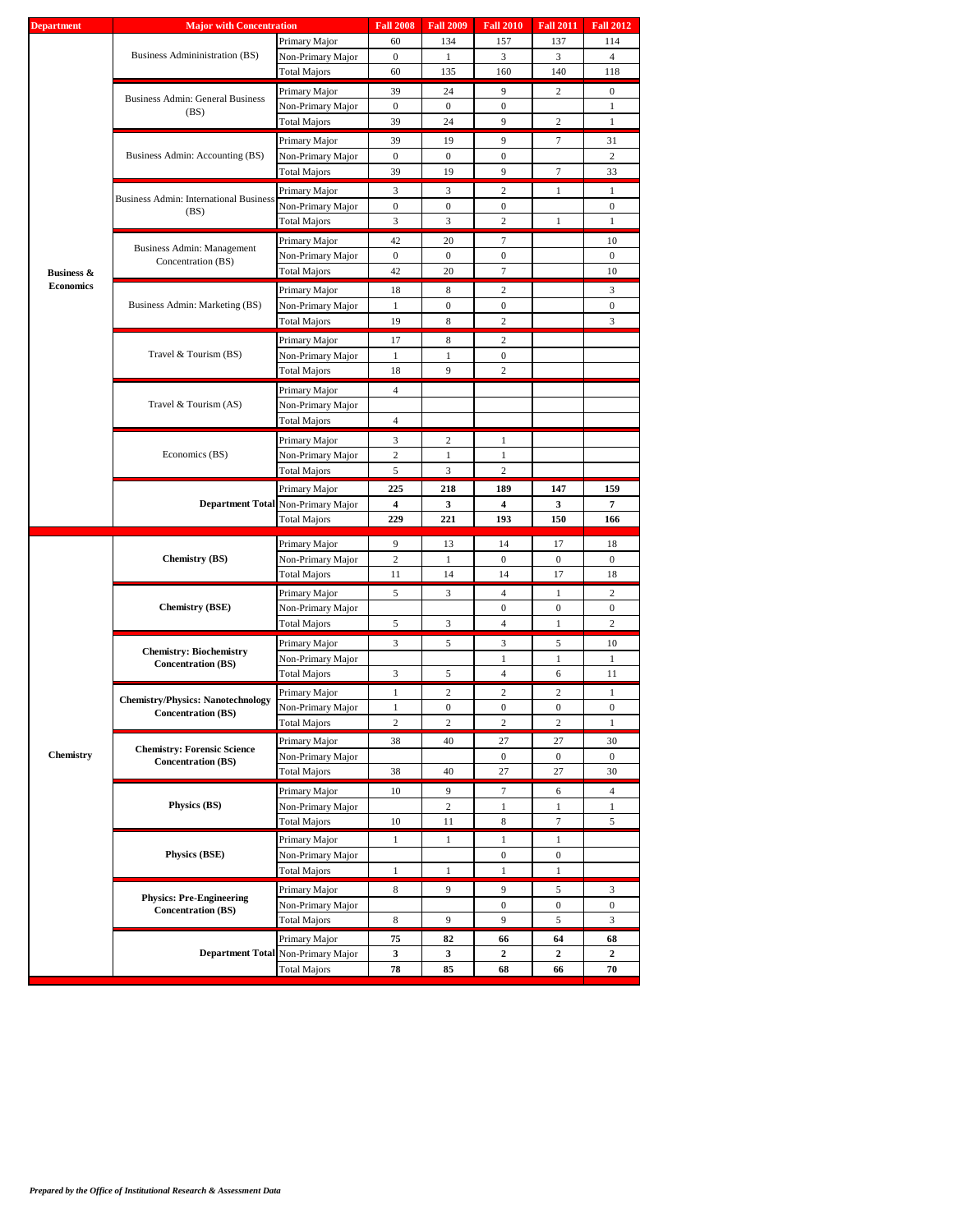| <b>Department</b>                  | <b>Major with Concentration</b>                                    |                                                      | <b>Fall 2008</b> | <b>Fall 2009</b>                                                                                                                                                                                                                                                                  | <b>Fall 2010</b>                                                                                                                                                                                                                                                                                                                                                                                                                                                                                                                                                              | <b>Fall 2011</b> | <b>Fall 2012</b>  |
|------------------------------------|--------------------------------------------------------------------|------------------------------------------------------|------------------|-----------------------------------------------------------------------------------------------------------------------------------------------------------------------------------------------------------------------------------------------------------------------------------|-------------------------------------------------------------------------------------------------------------------------------------------------------------------------------------------------------------------------------------------------------------------------------------------------------------------------------------------------------------------------------------------------------------------------------------------------------------------------------------------------------------------------------------------------------------------------------|------------------|-------------------|
|                                    | <b>Graphic Design: Motion Graphics</b><br>Track (BS)               | This track was moved to the Art Department Fall 2011 |                  |                                                                                                                                                                                                                                                                                   |                                                                                                                                                                                                                                                                                                                                                                                                                                                                                                                                                                               |                  |                   |
|                                    |                                                                    | Primary Major                                        | 18               | 11                                                                                                                                                                                                                                                                                | 11                                                                                                                                                                                                                                                                                                                                                                                                                                                                                                                                                                            | 8                | 13                |
|                                    | Communications/Organizational<br><b>Communications (BS)</b>        | Non-Primary Major                                    | 1                | $\mathbf{0}$                                                                                                                                                                                                                                                                      | 2                                                                                                                                                                                                                                                                                                                                                                                                                                                                                                                                                                             | 4                | 6                 |
|                                    |                                                                    | <b>Total Majors</b>                                  | 19               | 11                                                                                                                                                                                                                                                                                | 13                                                                                                                                                                                                                                                                                                                                                                                                                                                                                                                                                                            | 12               | 19                |
|                                    |                                                                    | Primary Major                                        | 47               | 52                                                                                                                                                                                                                                                                                | 45                                                                                                                                                                                                                                                                                                                                                                                                                                                                                                                                                                            | 47               | 39                |
|                                    | <b>Mass Comm. Broadcasting/Electronic</b><br>Media (BS)            | Non-Primary Major                                    | 1                | $\overline{c}$                                                                                                                                                                                                                                                                    | $\boldsymbol{0}$                                                                                                                                                                                                                                                                                                                                                                                                                                                                                                                                                              | 3                | $\mathbf{0}$      |
|                                    |                                                                    | Total Majors                                         | 48               | 54                                                                                                                                                                                                                                                                                | 45                                                                                                                                                                                                                                                                                                                                                                                                                                                                                                                                                                            | 50               | 39                |
|                                    |                                                                    | Primary Major                                        | 19               | 24                                                                                                                                                                                                                                                                                | 12                                                                                                                                                                                                                                                                                                                                                                                                                                                                                                                                                                            | 18               | 17                |
| Communications<br>& Theatre        | Mass Comm.: Journalism (BS)                                        | Non-Primary Major                                    | 5                | 5                                                                                                                                                                                                                                                                                 | 1                                                                                                                                                                                                                                                                                                                                                                                                                                                                                                                                                                             | $\overline{c}$   | 1                 |
|                                    |                                                                    | <b>Total Majors</b>                                  |                  |                                                                                                                                                                                                                                                                                   |                                                                                                                                                                                                                                                                                                                                                                                                                                                                                                                                                                               |                  | 18                |
|                                    |                                                                    | Primary Major                                        | 38               | 39                                                                                                                                                                                                                                                                                | 31                                                                                                                                                                                                                                                                                                                                                                                                                                                                                                                                                                            | 32               | 39                |
|                                    | <b>Mass Comm.: Public Relations (BS)</b>                           | Non-Primary Major                                    |                  |                                                                                                                                                                                                                                                                                   |                                                                                                                                                                                                                                                                                                                                                                                                                                                                                                                                                                               |                  | 8                 |
|                                    |                                                                    | Total Majors                                         |                  |                                                                                                                                                                                                                                                                                   |                                                                                                                                                                                                                                                                                                                                                                                                                                                                                                                                                                               |                  | 47                |
|                                    |                                                                    | Primary Major                                        |                  |                                                                                                                                                                                                                                                                                   |                                                                                                                                                                                                                                                                                                                                                                                                                                                                                                                                                                               |                  |                   |
|                                    | Theatre (BS)                                                       | Non-Primary Major                                    |                  |                                                                                                                                                                                                                                                                                   |                                                                                                                                                                                                                                                                                                                                                                                                                                                                                                                                                                               |                  |                   |
|                                    |                                                                    | Total Majors                                         |                  |                                                                                                                                                                                                                                                                                   |                                                                                                                                                                                                                                                                                                                                                                                                                                                                                                                                                                               |                  |                   |
|                                    |                                                                    | Primary Major                                        |                  |                                                                                                                                                                                                                                                                                   |                                                                                                                                                                                                                                                                                                                                                                                                                                                                                                                                                                               |                  | 108               |
|                                    |                                                                    | Department Total Non-Primary Major                   |                  | 24<br>29<br>$\overline{c}$<br>6<br>44<br>41<br>$\mathbf{1}$<br>$\mathbf{1}$<br>123<br>135<br>9<br>13<br>136<br>135<br>237<br>230<br>$\mathbf{1}$<br>1<br>238<br>231<br>37<br>30<br>37<br>30<br>17<br>17<br>17<br>17<br>291<br>277<br>1<br>1<br>292<br>278<br>39<br>43<br>39<br>43 |                                                                                                                                                                                                                                                                                                                                                                                                                                                                                                                                                                               |                  | 15<br>123         |
|                                    |                                                                    | <b>Total Majors</b>                                  |                  |                                                                                                                                                                                                                                                                                   |                                                                                                                                                                                                                                                                                                                                                                                                                                                                                                                                                                               |                  |                   |
|                                    | Early Childhood & Elementary                                       | Primary Major                                        |                  |                                                                                                                                                                                                                                                                                   | 231                                                                                                                                                                                                                                                                                                                                                                                                                                                                                                                                                                           | 152              | 151               |
|                                    | <b>Education (includes second)</b>                                 | Non-Primary Major                                    |                  |                                                                                                                                                                                                                                                                                   | 1                                                                                                                                                                                                                                                                                                                                                                                                                                                                                                                                                                             | $\overline{c}$   | $\overline{4}$    |
|                                    | certifications) (BSE)*                                             | <b>Total Majors</b>                                  |                  |                                                                                                                                                                                                                                                                                   | 232                                                                                                                                                                                                                                                                                                                                                                                                                                                                                                                                                                           |                  | 155               |
|                                    |                                                                    | Primary Major                                        |                  |                                                                                                                                                                                                                                                                                   | 19                                                                                                                                                                                                                                                                                                                                                                                                                                                                                                                                                                            | 30               | 7                 |
|                                    | <b>Special Education (includes second</b><br>certifications) (BSE) | Non-Primary Major                                    |                  |                                                                                                                                                                                                                                                                                   | $\boldsymbol{0}$                                                                                                                                                                                                                                                                                                                                                                                                                                                                                                                                                              | 1                | 1                 |
| <b>Education &amp;</b>             |                                                                    | <b>Total Majors</b>                                  |                  |                                                                                                                                                                                                                                                                                   | 19                                                                                                                                                                                                                                                                                                                                                                                                                                                                                                                                                                            | 31               | 8                 |
| <b>Special Education</b>           | <b>Leadership for Children and Adults</b>                          | Primary Major                                        |                  |                                                                                                                                                                                                                                                                                   | 12                                                                                                                                                                                                                                                                                                                                                                                                                                                                                                                                                                            | 14               | 7                 |
|                                    | with Disabilities (BS)                                             | Non-Primary Major                                    |                  |                                                                                                                                                                                                                                                                                   | $\boldsymbol{0}$                                                                                                                                                                                                                                                                                                                                                                                                                                                                                                                                                              | $\boldsymbol{0}$ | $\boldsymbol{0}$  |
|                                    |                                                                    | Total Majors                                         |                  |                                                                                                                                                                                                                                                                                   |                                                                                                                                                                                                                                                                                                                                                                                                                                                                                                                                                                               |                  | 7                 |
|                                    |                                                                    | Primary Major                                        |                  |                                                                                                                                                                                                                                                                                   | 262                                                                                                                                                                                                                                                                                                                                                                                                                                                                                                                                                                           | 196              | 165               |
|                                    | <b>Department Total</b>                                            | Non-Primary Major                                    |                  |                                                                                                                                                                                                                                                                                   | 1                                                                                                                                                                                                                                                                                                                                                                                                                                                                                                                                                                             | 3                | 5                 |
|                                    |                                                                    | Total Majors                                         |                  |                                                                                                                                                                                                                                                                                   |                                                                                                                                                                                                                                                                                                                                                                                                                                                                                                                                                                               |                  | 170               |
|                                    |                                                                    | Primary Major                                        |                  | 43                                                                                                                                                                                                                                                                                | 39                                                                                                                                                                                                                                                                                                                                                                                                                                                                                                                                                                            | 38               |                   |
|                                    | English (BA)                                                       | Non-Primary Major                                    |                  |                                                                                                                                                                                                                                                                                   | $\boldsymbol{0}$                                                                                                                                                                                                                                                                                                                                                                                                                                                                                                                                                              | $\boldsymbol{0}$ | 2                 |
|                                    |                                                                    | <b>Total Majors</b>                                  |                  |                                                                                                                                                                                                                                                                                   | 43                                                                                                                                                                                                                                                                                                                                                                                                                                                                                                                                                                            | 39               | 40                |
|                                    |                                                                    | Primary Major                                        | 22               | 20                                                                                                                                                                                                                                                                                | 21                                                                                                                                                                                                                                                                                                                                                                                                                                                                                                                                                                            | 22               | 19                |
|                                    | English (BSE)                                                      | Non-Primary Major                                    |                  |                                                                                                                                                                                                                                                                                   | $\boldsymbol{0}$                                                                                                                                                                                                                                                                                                                                                                                                                                                                                                                                                              | $\mathbf{0}$     | $\mathbf{0}$      |
|                                    |                                                                    | <b>Total Majors</b>                                  | 22               |                                                                                                                                                                                                                                                                                   |                                                                                                                                                                                                                                                                                                                                                                                                                                                                                                                                                                               |                  | 19                |
|                                    |                                                                    | Primary Major                                        | $\overline{2}$   | 2                                                                                                                                                                                                                                                                                 | $\overline{4}$                                                                                                                                                                                                                                                                                                                                                                                                                                                                                                                                                                | 1                | $\mathbf{0}$      |
|                                    | French (BA)                                                        | Non-Primary Major                                    | $\mathbf{1}$     |                                                                                                                                                                                                                                                                                   |                                                                                                                                                                                                                                                                                                                                                                                                                                                                                                                                                                               |                  | $\mathbf{1}$      |
|                                    |                                                                    | Total Majors                                         | 3                |                                                                                                                                                                                                                                                                                   |                                                                                                                                                                                                                                                                                                                                                                                                                                                                                                                                                                               |                  | 1                 |
|                                    | French (BSE)                                                       | Primary Major                                        | 2                |                                                                                                                                                                                                                                                                                   |                                                                                                                                                                                                                                                                                                                                                                                                                                                                                                                                                                               |                  |                   |
|                                    |                                                                    | Non-Primary Major<br><b>Total Majors</b>             | $\overline{c}$   |                                                                                                                                                                                                                                                                                   |                                                                                                                                                                                                                                                                                                                                                                                                                                                                                                                                                                               |                  |                   |
|                                    |                                                                    |                                                      |                  |                                                                                                                                                                                                                                                                                   |                                                                                                                                                                                                                                                                                                                                                                                                                                                                                                                                                                               |                  |                   |
| <b>English and</b>                 | German (BA)                                                        | Primary Major<br>Non-Primary Major                   | $\mathfrak{Z}$   |                                                                                                                                                                                                                                                                                   |                                                                                                                                                                                                                                                                                                                                                                                                                                                                                                                                                                               |                  | $\mathbf{1}$<br>0 |
| <b>Modern Foreign</b><br>Languages |                                                                    | <b>Total Majors</b>                                  | 3                |                                                                                                                                                                                                                                                                                   |                                                                                                                                                                                                                                                                                                                                                                                                                                                                                                                                                                               |                  | $\mathbf{1}$      |
|                                    |                                                                    | Primary Major                                        | $\mathfrak{Z}$   |                                                                                                                                                                                                                                                                                   |                                                                                                                                                                                                                                                                                                                                                                                                                                                                                                                                                                               |                  |                   |
|                                    | German (BSE)                                                       | Non-Primary Major                                    |                  |                                                                                                                                                                                                                                                                                   |                                                                                                                                                                                                                                                                                                                                                                                                                                                                                                                                                                               |                  |                   |
|                                    |                                                                    | <b>Total Majors</b>                                  | 3                |                                                                                                                                                                                                                                                                                   | 13<br>20<br>$\tau$<br>3<br>34<br>39<br>108<br>105<br>6<br>16<br>121<br>114<br>154<br>12<br>14<br>199<br>263<br>20<br>21<br>22<br>$\tau$<br>$\overline{c}$<br>$\overline{4}$<br>6<br>11<br>2<br>$\overline{4}$<br>$\mathbf{2}$<br>1<br>$\boldsymbol{0}$<br>$\boldsymbol{0}$<br>$\overline{4}$<br>$\overline{c}$<br>$\mathbf{1}$<br>6<br>3<br>$\mathbf{1}$<br>$\boldsymbol{0}$<br>0<br>3<br>$\mathbf{1}$<br>6<br>3<br>$\mathbf{1}$<br>$\boldsymbol{0}$<br>3<br>$\mathbf{1}$<br>5<br>$\mathbf{1}$<br>3<br>2<br>$\mathbf{2}$<br>2<br>$\tau$<br>3<br>3<br>$\overline{4}$<br>5<br>6 |                  |                   |
|                                    |                                                                    |                                                      |                  |                                                                                                                                                                                                                                                                                   |                                                                                                                                                                                                                                                                                                                                                                                                                                                                                                                                                                               |                  |                   |
|                                    | Spanish (BA)                                                       | Primary Major                                        | 8                |                                                                                                                                                                                                                                                                                   |                                                                                                                                                                                                                                                                                                                                                                                                                                                                                                                                                                               |                  | $\tau$            |
|                                    |                                                                    | Non-Primary Major<br><b>Total Majors</b>             | 2<br>10          |                                                                                                                                                                                                                                                                                   |                                                                                                                                                                                                                                                                                                                                                                                                                                                                                                                                                                               | 1<br>8           |                   |
|                                    |                                                                    |                                                      |                  |                                                                                                                                                                                                                                                                                   |                                                                                                                                                                                                                                                                                                                                                                                                                                                                                                                                                                               |                  |                   |
|                                    |                                                                    | Primary Major                                        | 6                |                                                                                                                                                                                                                                                                                   |                                                                                                                                                                                                                                                                                                                                                                                                                                                                                                                                                                               |                  | $\overline{4}$    |
|                                    | Spanish (BSE)                                                      | Non-Primary Major                                    |                  |                                                                                                                                                                                                                                                                                   | $\boldsymbol{0}$                                                                                                                                                                                                                                                                                                                                                                                                                                                                                                                                                              | $\boldsymbol{0}$ | $\boldsymbol{0}$  |
|                                    |                                                                    | Total Majors                                         | 6                | 5                                                                                                                                                                                                                                                                                 | $\overline{4}$                                                                                                                                                                                                                                                                                                                                                                                                                                                                                                                                                                | 5                | $\overline{4}$    |
|                                    |                                                                    | Primary Major                                        | 85               | 88                                                                                                                                                                                                                                                                                | 79                                                                                                                                                                                                                                                                                                                                                                                                                                                                                                                                                                            | 73               | 69                |
|                                    | <b>Department Total</b>                                            | Non-Primary Major                                    | 3                | 6                                                                                                                                                                                                                                                                                 | 9                                                                                                                                                                                                                                                                                                                                                                                                                                                                                                                                                                             | 4                | 4                 |
|                                    |                                                                    | Total Majors                                         | 88               | 94                                                                                                                                                                                                                                                                                | 88                                                                                                                                                                                                                                                                                                                                                                                                                                                                                                                                                                            | 77               | 73                |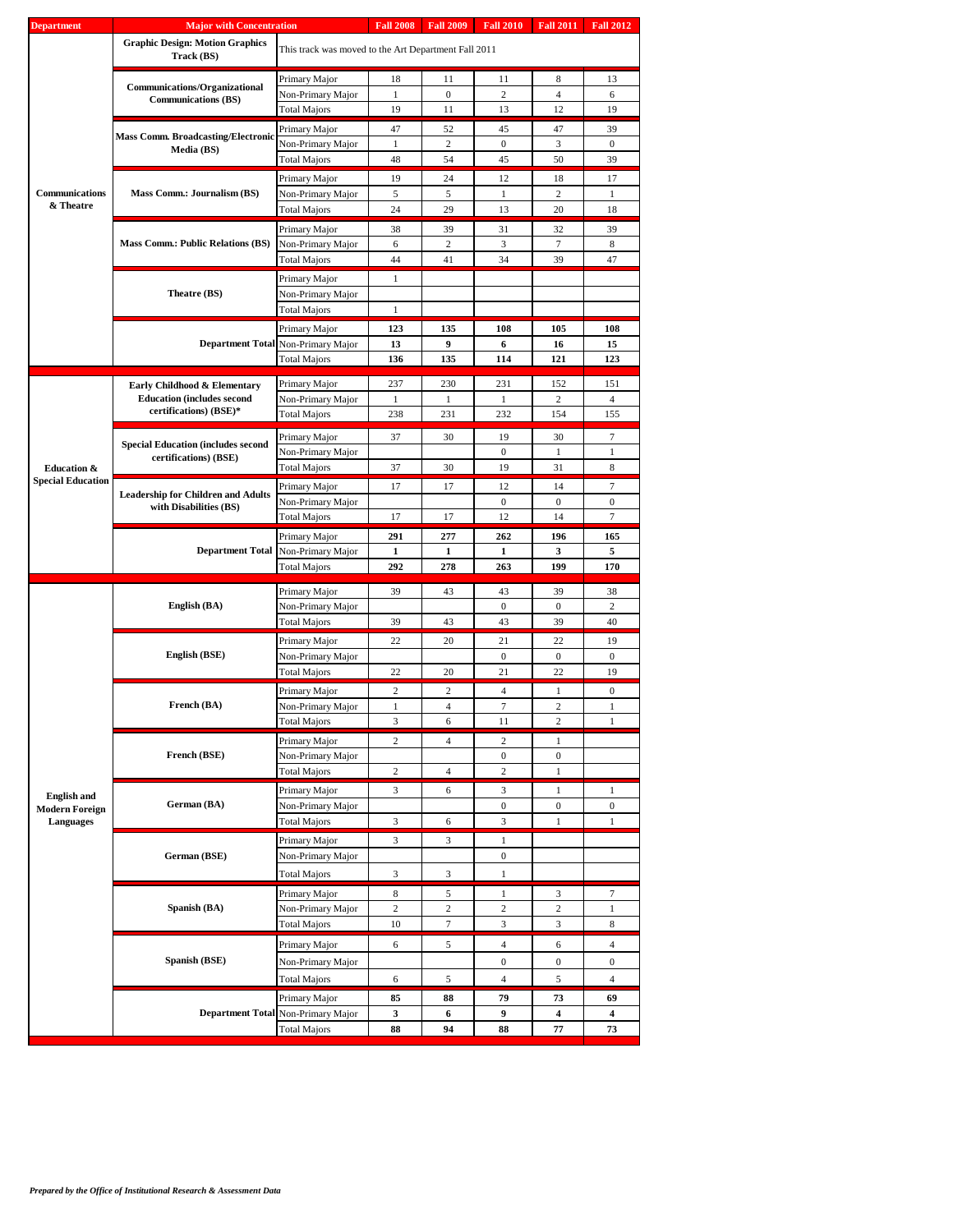| <b>Department</b>        | <b>Major with Concentration</b>              |                     | <b>Fall 2008</b> | <b>Fall 2009</b> | <b>Fall 2010</b> |                                                                                                                                                                                                                                                                                                                              | <b>Fall 2012</b> |
|--------------------------|----------------------------------------------|---------------------|------------------|------------------|------------------|------------------------------------------------------------------------------------------------------------------------------------------------------------------------------------------------------------------------------------------------------------------------------------------------------------------------------|------------------|
|                          |                                              | Primary Major       |                  |                  |                  |                                                                                                                                                                                                                                                                                                                              | 5                |
|                          | <b>Natural Gas Production &amp; Services</b> | Non-Primary Major   |                  |                  |                  |                                                                                                                                                                                                                                                                                                                              | $\mathbf{0}$     |
|                          | (AdS)                                        | <b>Total Majors</b> |                  |                  |                  |                                                                                                                                                                                                                                                                                                                              | 5                |
|                          |                                              |                     |                  |                  |                  |                                                                                                                                                                                                                                                                                                                              |                  |
|                          |                                              | Primary Major       | 3                |                  |                  |                                                                                                                                                                                                                                                                                                                              | 5                |
|                          | Geography (BS)                               | Non-Primary Major   |                  |                  |                  | $\mathbf{0}$                                                                                                                                                                                                                                                                                                                 | $\mathbf{0}$     |
|                          |                                              | Total Majors        | 3                |                  |                  | 3                                                                                                                                                                                                                                                                                                                            | 5                |
|                          |                                              |                     | $\boldsymbol{0}$ | $\mathbf{1}$     |                  |                                                                                                                                                                                                                                                                                                                              |                  |
|                          | <b>Geography Mapping Technology</b>          | Primary Major       |                  |                  |                  |                                                                                                                                                                                                                                                                                                                              |                  |
|                          | (AS)                                         | Non-Primary Major   |                  |                  |                  |                                                                                                                                                                                                                                                                                                                              |                  |
|                          |                                              | <b>Total Majors</b> | $\boldsymbol{0}$ | 1                |                  |                                                                                                                                                                                                                                                                                                                              |                  |
|                          |                                              | Primary Major       | 3                | $\overline{4}$   | $\overline{4}$   | 2                                                                                                                                                                                                                                                                                                                            | 3                |
|                          | <b>Geography Mapping Technology</b>          | Non-Primary Major   | 1                | $\mathbf{0}$     | 0                | $\boldsymbol{0}$                                                                                                                                                                                                                                                                                                             | $\bf{0}$         |
|                          | (BS)                                         | Total Majors        | $\overline{4}$   | $\overline{4}$   | $\overline{4}$   |                                                                                                                                                                                                                                                                                                                              | 3                |
|                          |                                              |                     |                  |                  |                  |                                                                                                                                                                                                                                                                                                                              |                  |
| Geography &              | <b>Geography: Environmental Science</b>      | Primary Major       | 31               | 40               | 49               |                                                                                                                                                                                                                                                                                                                              | 65               |
| Geology                  | (BS)                                         | Non-Primary Major   | 3                | $\overline{2}$   | 1                |                                                                                                                                                                                                                                                                                                                              | $\overline{4}$   |
|                          |                                              | Total Majors        | 34               | 42               | 50               | 62                                                                                                                                                                                                                                                                                                                           | 69               |
|                          |                                              | Primary Major       |                  | 5                | 18               |                                                                                                                                                                                                                                                                                                                              | 24               |
|                          | <b>Geography: Outdoor Recreation</b>         | Non-Primary Major   |                  |                  | $\mathbf{0}$     |                                                                                                                                                                                                                                                                                                                              | $\mathbf{0}$     |
|                          | Leadership (BS)                              | <b>Total Majors</b> |                  | 5                | 18               |                                                                                                                                                                                                                                                                                                                              | 24               |
|                          |                                              |                     |                  |                  |                  |                                                                                                                                                                                                                                                                                                                              |                  |
|                          | Geography: Watershed Mgmt.                   | Primary Major       | 1                | 9                | 10               |                                                                                                                                                                                                                                                                                                                              | 30               |
|                          | <b>Concentration (BS)</b>                    | Non-Primary Major   | $\boldsymbol{0}$ | $\overline{2}$   | 3                | $\overline{4}$                                                                                                                                                                                                                                                                                                               | $\overline{4}$   |
|                          |                                              | <b>Total Majors</b> | 1                | 11               | 13               | 28                                                                                                                                                                                                                                                                                                                           | 34               |
|                          |                                              |                     |                  |                  |                  |                                                                                                                                                                                                                                                                                                                              |                  |
|                          |                                              | Primary Major       | 12               | 15               | 14               |                                                                                                                                                                                                                                                                                                                              | 6                |
|                          | Earth & Space Science (BSE)                  | Non-Primary Major   |                  |                  | $\boldsymbol{0}$ |                                                                                                                                                                                                                                                                                                                              | $\mathbf{0}$     |
|                          |                                              | <b>Total Majors</b> | 12               | 15               | 14               | 15                                                                                                                                                                                                                                                                                                                           | 6                |
|                          |                                              | Primary Major       | 58               | 75               | 99               |                                                                                                                                                                                                                                                                                                                              | 138              |
|                          | <b>Department Total</b>                      |                     | 6                | 5                | 4                |                                                                                                                                                                                                                                                                                                                              | 8                |
|                          |                                              | Non-Primary Major   |                  |                  |                  |                                                                                                                                                                                                                                                                                                                              |                  |
|                          |                                              | Total Majors        | 64               | 80               | 103              |                                                                                                                                                                                                                                                                                                                              | 146              |
|                          |                                              | Primary Major       | 23               | 20               | 16               |                                                                                                                                                                                                                                                                                                                              | 15               |
|                          |                                              |                     |                  |                  |                  |                                                                                                                                                                                                                                                                                                                              |                  |
|                          | <b>Radiology Technology (AAS)</b>            | Non-Primary Major   |                  |                  | $\mathbf{0}$     |                                                                                                                                                                                                                                                                                                                              | $\mathbf{0}$     |
|                          |                                              | Total Majors        | 23               | 20               | 16               |                                                                                                                                                                                                                                                                                                                              | 15               |
|                          |                                              | Primary Major       | 25               | 25               | 29               | 23                                                                                                                                                                                                                                                                                                                           | 19               |
|                          | <b>Respiratory Therapy (AAS)</b>             | Non-Primary Major   |                  |                  | $\boldsymbol{0}$ |                                                                                                                                                                                                                                                                                                                              | $\mathbf{0}$     |
|                          |                                              |                     |                  |                  |                  |                                                                                                                                                                                                                                                                                                                              |                  |
|                          |                                              | <b>Total Majors</b> | 25               | 25               | 29               |                                                                                                                                                                                                                                                                                                                              | 19               |
|                          |                                              | Primary Major       | 11               | 13               | 19               | 25                                                                                                                                                                                                                                                                                                                           | 18               |
|                          | <b>Nutrition: Sports Nutrition (BS)</b>      | Non-Primary Major   |                  |                  | $\boldsymbol{0}$ |                                                                                                                                                                                                                                                                                                                              | 9                |
|                          |                                              | <b>Total Majors</b> | 11               | 13               | 19               |                                                                                                                                                                                                                                                                                                                              | 27               |
| <b>Health Sciences</b>   |                                              |                     |                  |                  |                  |                                                                                                                                                                                                                                                                                                                              |                  |
|                          | <b>Nutrition: Dietetics/Dietetics</b>        | Primary Major       | 54               | 60               | 56               |                                                                                                                                                                                                                                                                                                                              | 64               |
|                          | <b>Concentration (BS)</b>                    | Non-Primary Major   | $\boldsymbol{0}$ | $\mathbf{0}$     | 1                | $\mathbf{1}$                                                                                                                                                                                                                                                                                                                 | 7                |
|                          |                                              | Total Majors        | 54               | 60               | 57               | 58                                                                                                                                                                                                                                                                                                                           | 71               |
|                          |                                              | Primary Major       | 192              | 192              | 199              |                                                                                                                                                                                                                                                                                                                              |                  |
|                          |                                              |                     |                  |                  |                  |                                                                                                                                                                                                                                                                                                                              | 233              |
|                          | Nursing (BSN)                                | Non-Primary Major   |                  |                  | 0                |                                                                                                                                                                                                                                                                                                                              | $\boldsymbol{0}$ |
|                          |                                              | <b>Total Majors</b> | 192              | 192              | 199              |                                                                                                                                                                                                                                                                                                                              | 233              |
|                          |                                              | Primary Major       | 305              | 310              | 319              | 327                                                                                                                                                                                                                                                                                                                          | 349              |
|                          | <b>Department Total</b>                      | Non-Primary Major   | 0                | $\bf{0}$         | 1                |                                                                                                                                                                                                                                                                                                                              | 16               |
|                          |                                              | Total Majors        | 305              | 310              | 320              |                                                                                                                                                                                                                                                                                                                              | 365              |
|                          |                                              |                     |                  |                  |                  | <b>Fall 2011</b><br>3<br>$\overline{c}$<br>58<br>$\overline{4}$<br>22<br>$\boldsymbol{0}$<br>22<br>24<br>15<br>$\boldsymbol{0}$<br>124<br>8<br>132<br>19<br>$\overline{0}$<br>19<br>$\boldsymbol{0}$<br>23<br>5<br>30<br>57<br>203<br>1<br>204<br>6<br>333<br>59<br>$\boldsymbol{0}$<br>59<br>13<br>4<br>17<br>33<br>7<br>40 |                  |
|                          |                                              | Primary Major       | 63               | 63               | 57               |                                                                                                                                                                                                                                                                                                                              | 46               |
|                          | <b>History (BA)</b>                          | Non-Primary Major   | 2                | 1                | 1                |                                                                                                                                                                                                                                                                                                                              | 2                |
|                          |                                              |                     |                  |                  |                  |                                                                                                                                                                                                                                                                                                                              |                  |
|                          |                                              | <b>Total Majors</b> | 65               | 64               | 58               |                                                                                                                                                                                                                                                                                                                              | 48               |
|                          |                                              | Primary Major       | 15               | 13               | 16               |                                                                                                                                                                                                                                                                                                                              | 18               |
|                          | Philosophy (BA)                              | Non-Primary Major   | 3                | 1                | 6                |                                                                                                                                                                                                                                                                                                                              | 3                |
|                          |                                              | Total Majors        | 18               | 14               | 22               |                                                                                                                                                                                                                                                                                                                              | 21               |
| History,                 |                                              |                     |                  |                  |                  |                                                                                                                                                                                                                                                                                                                              |                  |
| Philosophy &             |                                              | Primary Major       | 25               | 33               | 28               |                                                                                                                                                                                                                                                                                                                              | 30               |
| <b>Political Science</b> | <b>Political Science (BA)</b>                | Non-Primary Major   | 6                | 3                | 4                |                                                                                                                                                                                                                                                                                                                              | 7                |
| (new dept.               |                                              | Total Majors        | 31               | 36               | 32               |                                                                                                                                                                                                                                                                                                                              | 37               |
| fall 2011)               |                                              |                     |                  |                  |                  |                                                                                                                                                                                                                                                                                                                              |                  |
|                          |                                              | Primary Major       | 36               | 40               | 35               | 28                                                                                                                                                                                                                                                                                                                           | 20               |
|                          | <b>Social Studies-History (BSE)</b>          | Non-Primary Major   | $\boldsymbol{0}$ | $\mathbf{0}$     | $\boldsymbol{0}$ | $\mathbf{0}$                                                                                                                                                                                                                                                                                                                 | $\mathbf{0}$     |
|                          |                                              | <b>Total Majors</b> | 36               | 40               | 35               | 28                                                                                                                                                                                                                                                                                                                           | 20               |
|                          |                                              | Primary Major       | 139              | 149              | 136              | 133                                                                                                                                                                                                                                                                                                                          | 114              |
|                          | <b>Department Total</b>                      |                     |                  |                  |                  |                                                                                                                                                                                                                                                                                                                              |                  |
|                          |                                              | Non-Primary Major   | 11               | 5                | 11               | 11                                                                                                                                                                                                                                                                                                                           | 12               |
|                          |                                              | Total Majors        | 150              | 154              | 147              | 144                                                                                                                                                                                                                                                                                                                          | 126              |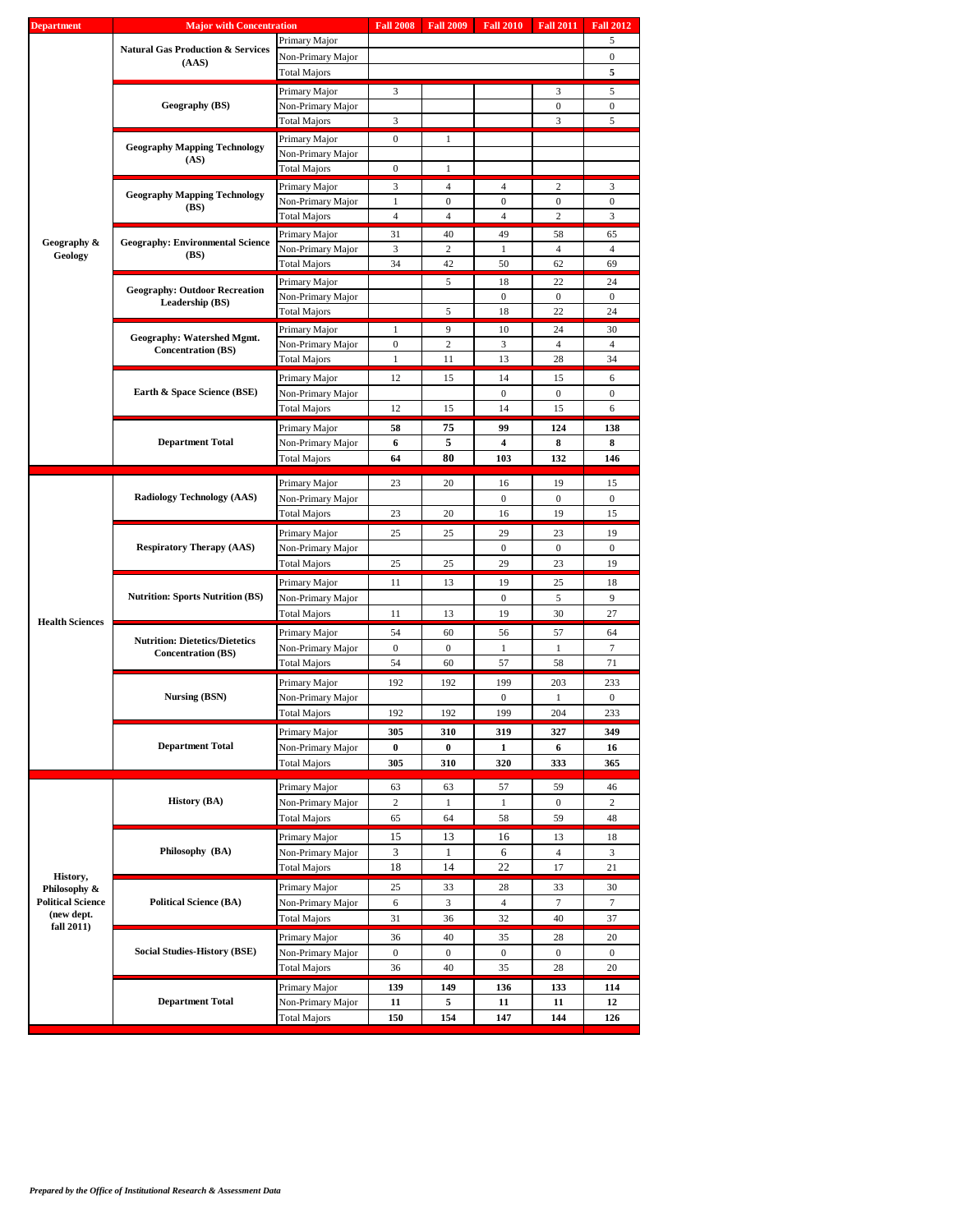|                                                               | <b>Major with Concentration</b>                |                                    | <b>Fall 2008</b> |                                                                                                                                                                                                                                                                                                                                                                                                                                                                                                                                                                                                                                                                                                                                                                                                                                                                                                                                                                                                                                                                                                                                                                                                                                                                                                                                                                                                                                             |     |                                          |              |
|---------------------------------------------------------------|------------------------------------------------|------------------------------------|------------------|---------------------------------------------------------------------------------------------------------------------------------------------------------------------------------------------------------------------------------------------------------------------------------------------------------------------------------------------------------------------------------------------------------------------------------------------------------------------------------------------------------------------------------------------------------------------------------------------------------------------------------------------------------------------------------------------------------------------------------------------------------------------------------------------------------------------------------------------------------------------------------------------------------------------------------------------------------------------------------------------------------------------------------------------------------------------------------------------------------------------------------------------------------------------------------------------------------------------------------------------------------------------------------------------------------------------------------------------------------------------------------------------------------------------------------------------|-----|------------------------------------------|--------------|
|                                                               |                                                | Primary Major                      | 11               | 14                                                                                                                                                                                                                                                                                                                                                                                                                                                                                                                                                                                                                                                                                                                                                                                                                                                                                                                                                                                                                                                                                                                                                                                                                                                                                                                                                                                                                                          | 8   | 5                                        | 9            |
|                                                               | <b>Computer Information Technology</b><br>(AS) | Non-Primary Major                  |                  |                                                                                                                                                                                                                                                                                                                                                                                                                                                                                                                                                                                                                                                                                                                                                                                                                                                                                                                                                                                                                                                                                                                                                                                                                                                                                                                                                                                                                                             | 0   | $\boldsymbol{0}$                         | $\mathbf{0}$ |
|                                                               |                                                | Total Majors                       | 11               | <b>Fall 2012</b><br><b>Fall 2009</b><br><b>Fall 2010</b><br><b>Fall 2011</b><br>14<br>8<br>5<br>9<br>29<br>28<br>31<br>37<br>1<br>1<br>2<br>2<br>30<br>29<br>33<br>39<br>27<br>39<br>38<br>41<br>$\mathbf{1}$<br>$\boldsymbol{0}$<br>$\mathbf{1}$<br>$\mathbf{0}$<br>41<br>28<br>39<br>39<br>$\mathbf{0}$<br>$\boldsymbol{0}$<br>$\mathbf{0}$<br>$\boldsymbol{0}$<br>$\overline{4}$<br>$\mathbf{0}$<br>$\overline{4}$<br>$\mathbf{0}$<br>$\mathbf{0}$<br>9<br>8<br>12<br>7<br>5<br>3<br>7<br>14<br>10<br>8<br>19<br>12<br>9<br>9<br>$\overline{c}$<br>5<br>2<br>$\mathbf{1}$<br>12<br>14<br>3<br>11<br>38<br>33<br>17<br>27<br>$\overline{0}$<br>$\mathbf{0}$<br>$\mathbf{0}$<br>33<br>27<br>17<br>38<br>128<br>129<br>119<br>113<br>6<br>13<br>10<br>6<br>134<br>129<br>119<br>142<br>16<br>21<br>19<br>23<br>2<br>$\mathbf{0}$<br>$\overline{4}$<br>21<br>27<br>16<br>21<br>156<br>148<br>127<br>162<br>$\mathbf{1}$<br>1<br>$\mathbf{0}$<br>3<br>157<br>163<br>148<br>130<br>2<br>$\overline{4}$<br>$\overline{4}$<br>3<br>7<br>9<br>11<br>11<br>10<br>11<br>15<br>15<br>5<br>2<br>$\tau$<br>9<br>9<br>7<br>8<br>$\overline{c}$<br>$\mathbf{1}$<br>2<br>3<br>10<br>10<br>11<br>10<br>$\overline{c}$<br>$\overline{4}$<br>3<br>5<br>$\boldsymbol{0}$<br>$\boldsymbol{0}$<br>$\mathbf{0}$<br>$\mathbf{0}$<br>$\sqrt{2}$<br>3<br>$\overline{4}$<br>5<br>22<br>11<br>21<br>36<br>3<br>6<br>9<br>22<br>14<br>27<br>45<br>19<br>13<br>14<br>18 |     |                                          |              |
| <b>Department</b><br>Mathematics &<br>Computer<br>Information |                                                | Primary Major                      | 26               |                                                                                                                                                                                                                                                                                                                                                                                                                                                                                                                                                                                                                                                                                                                                                                                                                                                                                                                                                                                                                                                                                                                                                                                                                                                                                                                                                                                                                                             |     |                                          |              |
|                                                               | <b>CIS: Computer Science (BS)</b>              | Non-Primary Major                  | 1                |                                                                                                                                                                                                                                                                                                                                                                                                                                                                                                                                                                                                                                                                                                                                                                                                                                                                                                                                                                                                                                                                                                                                                                                                                                                                                                                                                                                                                                             |     |                                          |              |
|                                                               |                                                | <b>Total Majors</b>                | 27               |                                                                                                                                                                                                                                                                                                                                                                                                                                                                                                                                                                                                                                                                                                                                                                                                                                                                                                                                                                                                                                                                                                                                                                                                                                                                                                                                                                                                                                             |     |                                          |              |
|                                                               |                                                |                                    |                  |                                                                                                                                                                                                                                                                                                                                                                                                                                                                                                                                                                                                                                                                                                                                                                                                                                                                                                                                                                                                                                                                                                                                                                                                                                                                                                                                                                                                                                             |     |                                          |              |
|                                                               |                                                | Primary Major                      | 26               |                                                                                                                                                                                                                                                                                                                                                                                                                                                                                                                                                                                                                                                                                                                                                                                                                                                                                                                                                                                                                                                                                                                                                                                                                                                                                                                                                                                                                                             |     |                                          |              |
|                                                               | <b>CIS: Information Systems (BS)</b>           | Non-Primary Major                  | $\mathbf{0}$     |                                                                                                                                                                                                                                                                                                                                                                                                                                                                                                                                                                                                                                                                                                                                                                                                                                                                                                                                                                                                                                                                                                                                                                                                                                                                                                                                                                                                                                             |     |                                          |              |
|                                                               |                                                | Total Majors                       | 26               |                                                                                                                                                                                                                                                                                                                                                                                                                                                                                                                                                                                                                                                                                                                                                                                                                                                                                                                                                                                                                                                                                                                                                                                                                                                                                                                                                                                                                                             |     |                                          |              |
|                                                               |                                                | Primary Major                      | $\boldsymbol{0}$ |                                                                                                                                                                                                                                                                                                                                                                                                                                                                                                                                                                                                                                                                                                                                                                                                                                                                                                                                                                                                                                                                                                                                                                                                                                                                                                                                                                                                                                             |     |                                          |              |
|                                                               | <b>Mathematics (BS)</b>                        | Non-Primary Major                  | $\overline{4}$   |                                                                                                                                                                                                                                                                                                                                                                                                                                                                                                                                                                                                                                                                                                                                                                                                                                                                                                                                                                                                                                                                                                                                                                                                                                                                                                                                                                                                                                             |     |                                          |              |
|                                                               |                                                | Total Majors                       | $\overline{4}$   |                                                                                                                                                                                                                                                                                                                                                                                                                                                                                                                                                                                                                                                                                                                                                                                                                                                                                                                                                                                                                                                                                                                                                                                                                                                                                                                                                                                                                                             |     |                                          |              |
|                                                               |                                                | Primary Major                      | 10               |                                                                                                                                                                                                                                                                                                                                                                                                                                                                                                                                                                                                                                                                                                                                                                                                                                                                                                                                                                                                                                                                                                                                                                                                                                                                                                                                                                                                                                             |     |                                          |              |
|                                                               | <b>Mathematics: Applied Mathematics</b>        | Non-Primary Major                  |                  |                                                                                                                                                                                                                                                                                                                                                                                                                                                                                                                                                                                                                                                                                                                                                                                                                                                                                                                                                                                                                                                                                                                                                                                                                                                                                                                                                                                                                                             |     |                                          |              |
|                                                               | <b>Concentration (BS)</b>                      | Total Majors                       | 10               |                                                                                                                                                                                                                                                                                                                                                                                                                                                                                                                                                                                                                                                                                                                                                                                                                                                                                                                                                                                                                                                                                                                                                                                                                                                                                                                                                                                                                                             |     |                                          |              |
|                                                               |                                                |                                    |                  |                                                                                                                                                                                                                                                                                                                                                                                                                                                                                                                                                                                                                                                                                                                                                                                                                                                                                                                                                                                                                                                                                                                                                                                                                                                                                                                                                                                                                                             |     |                                          |              |
|                                                               | <b>Mathematics: Pure Mathematics</b>           | Primary Major                      | 7                |                                                                                                                                                                                                                                                                                                                                                                                                                                                                                                                                                                                                                                                                                                                                                                                                                                                                                                                                                                                                                                                                                                                                                                                                                                                                                                                                                                                                                                             |     |                                          |              |
|                                                               | <b>Concentration (BS)</b>                      | Non-Primary Major                  |                  |                                                                                                                                                                                                                                                                                                                                                                                                                                                                                                                                                                                                                                                                                                                                                                                                                                                                                                                                                                                                                                                                                                                                                                                                                                                                                                                                                                                                                                             |     |                                          |              |
|                                                               |                                                | Total Majors                       |                  |                                                                                                                                                                                                                                                                                                                                                                                                                                                                                                                                                                                                                                                                                                                                                                                                                                                                                                                                                                                                                                                                                                                                                                                                                                                                                                                                                                                                                                             |     |                                          |              |
|                                                               |                                                | Primary Major                      | 42               |                                                                                                                                                                                                                                                                                                                                                                                                                                                                                                                                                                                                                                                                                                                                                                                                                                                                                                                                                                                                                                                                                                                                                                                                                                                                                                                                                                                                                                             |     |                                          |              |
|                                                               | <b>Mathematics (BSE)</b>                       | Non-Primary Major                  |                  |                                                                                                                                                                                                                                                                                                                                                                                                                                                                                                                                                                                                                                                                                                                                                                                                                                                                                                                                                                                                                                                                                                                                                                                                                                                                                                                                                                                                                                             |     |                                          |              |
|                                                               |                                                | Total Majors                       | 42               |                                                                                                                                                                                                                                                                                                                                                                                                                                                                                                                                                                                                                                                                                                                                                                                                                                                                                                                                                                                                                                                                                                                                                                                                                                                                                                                                                                                                                                             |     |                                          |              |
|                                                               |                                                | Primary Major                      |                  |                                                                                                                                                                                                                                                                                                                                                                                                                                                                                                                                                                                                                                                                                                                                                                                                                                                                                                                                                                                                                                                                                                                                                                                                                                                                                                                                                                                                                                             |     |                                          |              |
|                                                               | <b>Department Total</b>                        | Non-Primary Major                  |                  |                                                                                                                                                                                                                                                                                                                                                                                                                                                                                                                                                                                                                                                                                                                                                                                                                                                                                                                                                                                                                                                                                                                                                                                                                                                                                                                                                                                                                                             |     |                                          |              |
|                                                               |                                                | Total Majors                       |                  |                                                                                                                                                                                                                                                                                                                                                                                                                                                                                                                                                                                                                                                                                                                                                                                                                                                                                                                                                                                                                                                                                                                                                                                                                                                                                                                                                                                                                                             |     |                                          |              |
|                                                               |                                                |                                    |                  |                                                                                                                                                                                                                                                                                                                                                                                                                                                                                                                                                                                                                                                                                                                                                                                                                                                                                                                                                                                                                                                                                                                                                                                                                                                                                                                                                                                                                                             |     |                                          |              |
|                                                               |                                                | Primary Major                      | 23               |                                                                                                                                                                                                                                                                                                                                                                                                                                                                                                                                                                                                                                                                                                                                                                                                                                                                                                                                                                                                                                                                                                                                                                                                                                                                                                                                                                                                                                             |     |                                          |              |
|                                                               | Music (BA)                                     | Non-Primary Major                  |                  |                                                                                                                                                                                                                                                                                                                                                                                                                                                                                                                                                                                                                                                                                                                                                                                                                                                                                                                                                                                                                                                                                                                                                                                                                                                                                                                                                                                                                                             |     |                                          |              |
|                                                               |                                                | Total Majors                       | 23               |                                                                                                                                                                                                                                                                                                                                                                                                                                                                                                                                                                                                                                                                                                                                                                                                                                                                                                                                                                                                                                                                                                                                                                                                                                                                                                                                                                                                                                             |     |                                          |              |
|                                                               |                                                | Primary Major                      | 157              |                                                                                                                                                                                                                                                                                                                                                                                                                                                                                                                                                                                                                                                                                                                                                                                                                                                                                                                                                                                                                                                                                                                                                                                                                                                                                                                                                                                                                                             |     |                                          |              |
|                                                               | <b>Music Education (BM)</b>                    | Non-Primary Major                  | $\mathbf{1}$     |                                                                                                                                                                                                                                                                                                                                                                                                                                                                                                                                                                                                                                                                                                                                                                                                                                                                                                                                                                                                                                                                                                                                                                                                                                                                                                                                                                                                                                             |     |                                          |              |
|                                                               |                                                | Total Majors                       | 158              |                                                                                                                                                                                                                                                                                                                                                                                                                                                                                                                                                                                                                                                                                                                                                                                                                                                                                                                                                                                                                                                                                                                                                                                                                                                                                                                                                                                                                                             |     | $\boldsymbol{2}$<br>$\overline{c}$<br>16 |              |
|                                                               |                                                | Primary Major                      |                  |                                                                                                                                                                                                                                                                                                                                                                                                                                                                                                                                                                                                                                                                                                                                                                                                                                                                                                                                                                                                                                                                                                                                                                                                                                                                                                                                                                                                                                             |     |                                          |              |
|                                                               | <b>Music Performance: Voice (BM)</b>           | Non-Primary Major                  |                  |                                                                                                                                                                                                                                                                                                                                                                                                                                                                                                                                                                                                                                                                                                                                                                                                                                                                                                                                                                                                                                                                                                                                                                                                                                                                                                                                                                                                                                             |     |                                          |              |
|                                                               |                                                | Total Majors                       |                  |                                                                                                                                                                                                                                                                                                                                                                                                                                                                                                                                                                                                                                                                                                                                                                                                                                                                                                                                                                                                                                                                                                                                                                                                                                                                                                                                                                                                                                             |     |                                          |              |
|                                                               |                                                |                                    |                  |                                                                                                                                                                                                                                                                                                                                                                                                                                                                                                                                                                                                                                                                                                                                                                                                                                                                                                                                                                                                                                                                                                                                                                                                                                                                                                                                                                                                                                             |     |                                          |              |
|                                                               |                                                | Primary Major                      |                  |                                                                                                                                                                                                                                                                                                                                                                                                                                                                                                                                                                                                                                                                                                                                                                                                                                                                                                                                                                                                                                                                                                                                                                                                                                                                                                                                                                                                                                             |     |                                          |              |
|                                                               | Music Therapy (BM)                             | Non-Primary Major                  |                  |                                                                                                                                                                                                                                                                                                                                                                                                                                                                                                                                                                                                                                                                                                                                                                                                                                                                                                                                                                                                                                                                                                                                                                                                                                                                                                                                                                                                                                             |     |                                          |              |
|                                                               |                                                | <b>Total Majors</b>                |                  |                                                                                                                                                                                                                                                                                                                                                                                                                                                                                                                                                                                                                                                                                                                                                                                                                                                                                                                                                                                                                                                                                                                                                                                                                                                                                                                                                                                                                                             |     |                                          |              |
|                                                               | <b>Music Performance: Instrumental</b>         | Primary Major                      | 5                |                                                                                                                                                                                                                                                                                                                                                                                                                                                                                                                                                                                                                                                                                                                                                                                                                                                                                                                                                                                                                                                                                                                                                                                                                                                                                                                                                                                                                                             |     |                                          |              |
| <b>Music</b>                                                  | (BM)                                           | Non-Primary Major                  | $\overline{c}$   |                                                                                                                                                                                                                                                                                                                                                                                                                                                                                                                                                                                                                                                                                                                                                                                                                                                                                                                                                                                                                                                                                                                                                                                                                                                                                                                                                                                                                                             |     |                                          |              |
|                                                               |                                                | Total Majors                       | 7                | $\tau$<br>122<br>5<br>127<br>$\overline{c}$<br>3<br>5<br>11<br>1<br>12<br>$\overline{c}$<br>$\boldsymbol{0}$<br>2<br>13<br>13<br>$\overline{4}$                                                                                                                                                                                                                                                                                                                                                                                                                                                                                                                                                                                                                                                                                                                                                                                                                                                                                                                                                                                                                                                                                                                                                                                                                                                                                             |     |                                          |              |
|                                                               |                                                | Primary Major                      |                  |                                                                                                                                                                                                                                                                                                                                                                                                                                                                                                                                                                                                                                                                                                                                                                                                                                                                                                                                                                                                                                                                                                                                                                                                                                                                                                                                                                                                                                             |     |                                          |              |
|                                                               | Music Performance: Keyboard (BM)               | Non-Primary Major                  |                  |                                                                                                                                                                                                                                                                                                                                                                                                                                                                                                                                                                                                                                                                                                                                                                                                                                                                                                                                                                                                                                                                                                                                                                                                                                                                                                                                                                                                                                             |     |                                          |              |
|                                                               |                                                | Total Majors                       |                  |                                                                                                                                                                                                                                                                                                                                                                                                                                                                                                                                                                                                                                                                                                                                                                                                                                                                                                                                                                                                                                                                                                                                                                                                                                                                                                                                                                                                                                             |     |                                          |              |
|                                                               |                                                |                                    |                  |                                                                                                                                                                                                                                                                                                                                                                                                                                                                                                                                                                                                                                                                                                                                                                                                                                                                                                                                                                                                                                                                                                                                                                                                                                                                                                                                                                                                                                             |     |                                          |              |
|                                                               | <b>Music: Music Technology (BM)</b>            | Primary Major<br>Non-Primary Major |                  |                                                                                                                                                                                                                                                                                                                                                                                                                                                                                                                                                                                                                                                                                                                                                                                                                                                                                                                                                                                                                                                                                                                                                                                                                                                                                                                                                                                                                                             |     |                                          |              |
|                                                               |                                                |                                    |                  |                                                                                                                                                                                                                                                                                                                                                                                                                                                                                                                                                                                                                                                                                                                                                                                                                                                                                                                                                                                                                                                                                                                                                                                                                                                                                                                                                                                                                                             |     | 219<br>23<br>242                         |              |
|                                                               | Music: Music Industry & Elective               | <b>Total Majors</b>                |                  |                                                                                                                                                                                                                                                                                                                                                                                                                                                                                                                                                                                                                                                                                                                                                                                                                                                                                                                                                                                                                                                                                                                                                                                                                                                                                                                                                                                                                                             |     |                                          |              |
|                                                               | <b>Studies in Business (Business Admin.,</b>   | Primary Major                      |                  |                                                                                                                                                                                                                                                                                                                                                                                                                                                                                                                                                                                                                                                                                                                                                                                                                                                                                                                                                                                                                                                                                                                                                                                                                                                                                                                                                                                                                                             |     |                                          |              |
|                                                               | Marketing, & Management Tracks)                | Non-Primary Major                  | $\overline{c}$   | $\boldsymbol{2}$                                                                                                                                                                                                                                                                                                                                                                                                                                                                                                                                                                                                                                                                                                                                                                                                                                                                                                                                                                                                                                                                                                                                                                                                                                                                                                                                                                                                                            |     |                                          | 1            |
|                                                               | (BM)                                           | Total Majors                       | 6                | 21                                                                                                                                                                                                                                                                                                                                                                                                                                                                                                                                                                                                                                                                                                                                                                                                                                                                                                                                                                                                                                                                                                                                                                                                                                                                                                                                                                                                                                          | 15  |                                          | 19           |
|                                                               |                                                |                                    |                  |                                                                                                                                                                                                                                                                                                                                                                                                                                                                                                                                                                                                                                                                                                                                                                                                                                                                                                                                                                                                                                                                                                                                                                                                                                                                                                                                                                                                                                             |     |                                          |              |
|                                                               |                                                | Primary Major                      | 221              | 240                                                                                                                                                                                                                                                                                                                                                                                                                                                                                                                                                                                                                                                                                                                                                                                                                                                                                                                                                                                                                                                                                                                                                                                                                                                                                                                                                                                                                                         | 231 |                                          | 220          |
|                                                               | <b>Department Total</b>                        | Non-Primary Major                  | 9                | 13                                                                                                                                                                                                                                                                                                                                                                                                                                                                                                                                                                                                                                                                                                                                                                                                                                                                                                                                                                                                                                                                                                                                                                                                                                                                                                                                                                                                                                          | 17  |                                          | 31           |